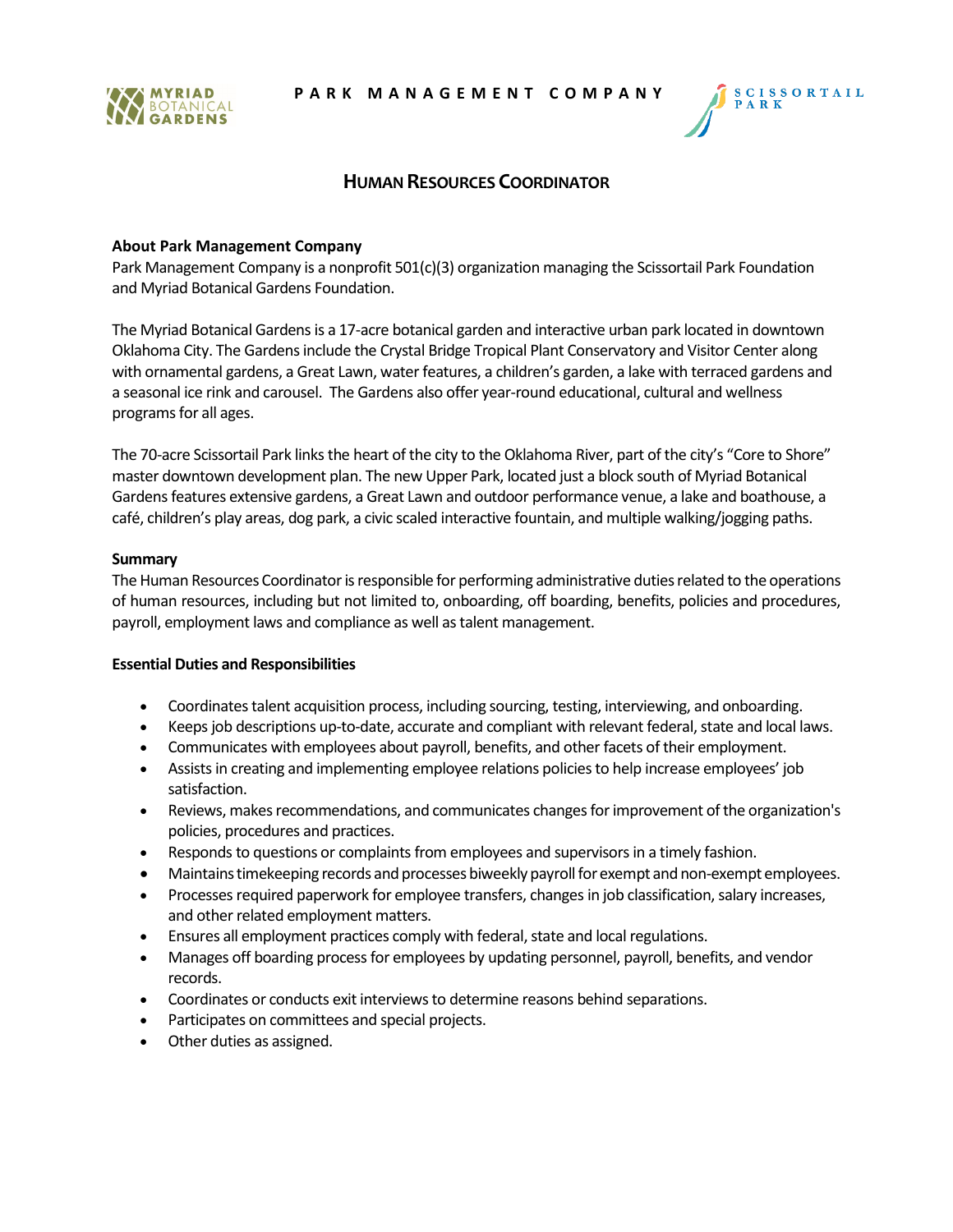## **Supervisory Responsibilities**

This position has no supervisory responsibilities.

## **Education and/or Experience**

- High school diploma required. Bachelor's degree preferred.
- Minimum of 2 years' related human resources experience

## **Computer Equipment and Software Requirements**

- Must have good MS Office skills.
- Experience in use of standard office equipment.

## **Certificates, Licenses, Registrations**

SHRM Senior Certified Professional (SHRM-SCP), SHRM Certified Professional (SHRM-CP), Global Professional in Human Resources (GPHR), Senior Professional in Human Resources (SPHR), or Professional in Human Resources (PHR) credential preferred.

## **Skills and Abilities Required**

- Strong understanding of benefits administration, payroll and other HR functions.
- Excellent communication, administrative, and office skills.
- Understanding of HR practices and current regulations.
- Sound judgment and problem-solving skills.
- Customer-focused attitude, with high level of professionalism and discretion.
- Must be reliable and extremely trustworthy.
- Excellent organizational skills and attention to detail.
- Ability to maintain confidential and meticulous records.
- Willingness to work evenings or weekends if required.

### **Additional Job Requirements**

Clearance of background check.

### **Work Environment**

The employee will work in an office environment. Some locations visited during the course of executing job duties may not be wheelchair accessible; some time may be spent outside.

### **Physical Requirements**

- Must be able to sit at desk, stand, and work on computer for extended periods.
- Must be able to bend, stoop and lift on occasions.
- Must be able to climb stairs.
- Must be able to walk from office building to Garden and/or Scissortail Park facility.

### **Benefits**

This full time, exempt position is eligible for health, dental, life insurance, vision, long-term disability, voluntary life, accident coverage, retirement program, paid time off, and paid holidays.

### **To Apply**

Please email resume t[o Careers@myriadgardens.org.](mailto:Careers@myriadgardens.org) You will be contacted only if considered for an initial phone or in-person interview.

## **Equal Opportunity Employer (EOE)**